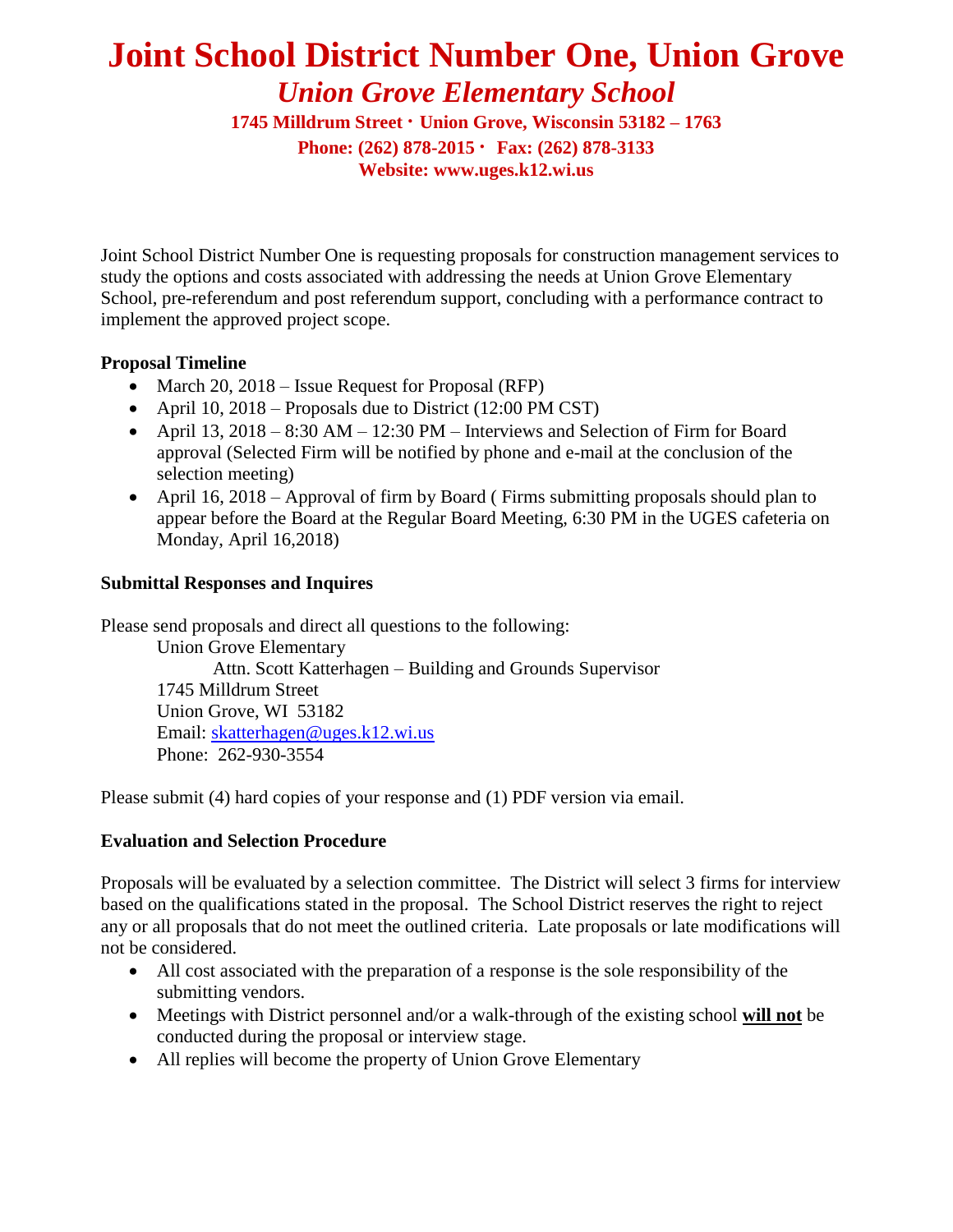#### **Background and Overview**

Joint School District Number 1 is unique in that it is one of the few remaining districts that is a Union district, which is separate from the surrounding communities. Union Grove Elementary is a  $4K - 8$  only building, with students attending a different District for their high school years. The current building site is made up of approximately 250,000 square feet constructed over the last 50 years in various phases on slightly more than 22 acres of land. The original school was built in 1968, with an additional section constructed in 1973, and a major addition in 2003. UGES has approximately 800 students and also houses the District's administration staff.

# **Project Description**

Joint District Number 1 is seeking proposals for construction management services including prereferendum consultation and project costing, and post-referendum management and performance contracts of the approved project scope.

The District has recently completed a comprehensive facilities assessment and master plan. As a response to that effort, the District is now seeking a construction management firm to work with the chosen District staff and community action committee to assist in the prioritization, costing, phasing, and development of potential projects. The chosen firm will be expected to partner with the District in engaging students, staff and community regarding a potential November 2018 referendum. Should the funding become available, the District is also seeking full construction management and construction services for potential projects if supported by voters.

Information regarding the assessment and master plan can be found on the District website: http.//www.uges.k12.wi.us

## **Proposal Requirements**

- **1.** Firm Information
	- a. Office locations and contact office for this project
	- b. Annual construction volume
	- c. Percent of annual volume with educational projects
	- d. Current financial statement
	- e. Bonding capacity (include a statement from your bonding company)
	- f. Date first organized
	- g. Type of firm (sole owner, partnership, corporation)
	- h. Average number of employees
	- i. Insurance coverage (provide a statement from your insurance company)
- **2.** List all K-12 educational projects that your company has completed in the last 5 years. Highlight projects that are similar in scope and size to the projects under consideration.
- **3.** Provide a list of K-12 educational references including contact information.
- **4.** Proposed Project Team
	- a. List the specific personnel proposed for the project team along with resumes. Indicate the project assignment, role or area of responsibility of each individual.
- **5.** Discuss your firm's role and approach during the referendum process including development, presentation, and promotion of information related to the possible referendum based projects. Please provide examples from previous projects.
- **6.** Explain your process for establishing construction cost estimates (GMP) for this project. How are the savings from the GMP distributed?
- **7.** Describe how your firm manages material purchases to take advantage of the District taxexempt status.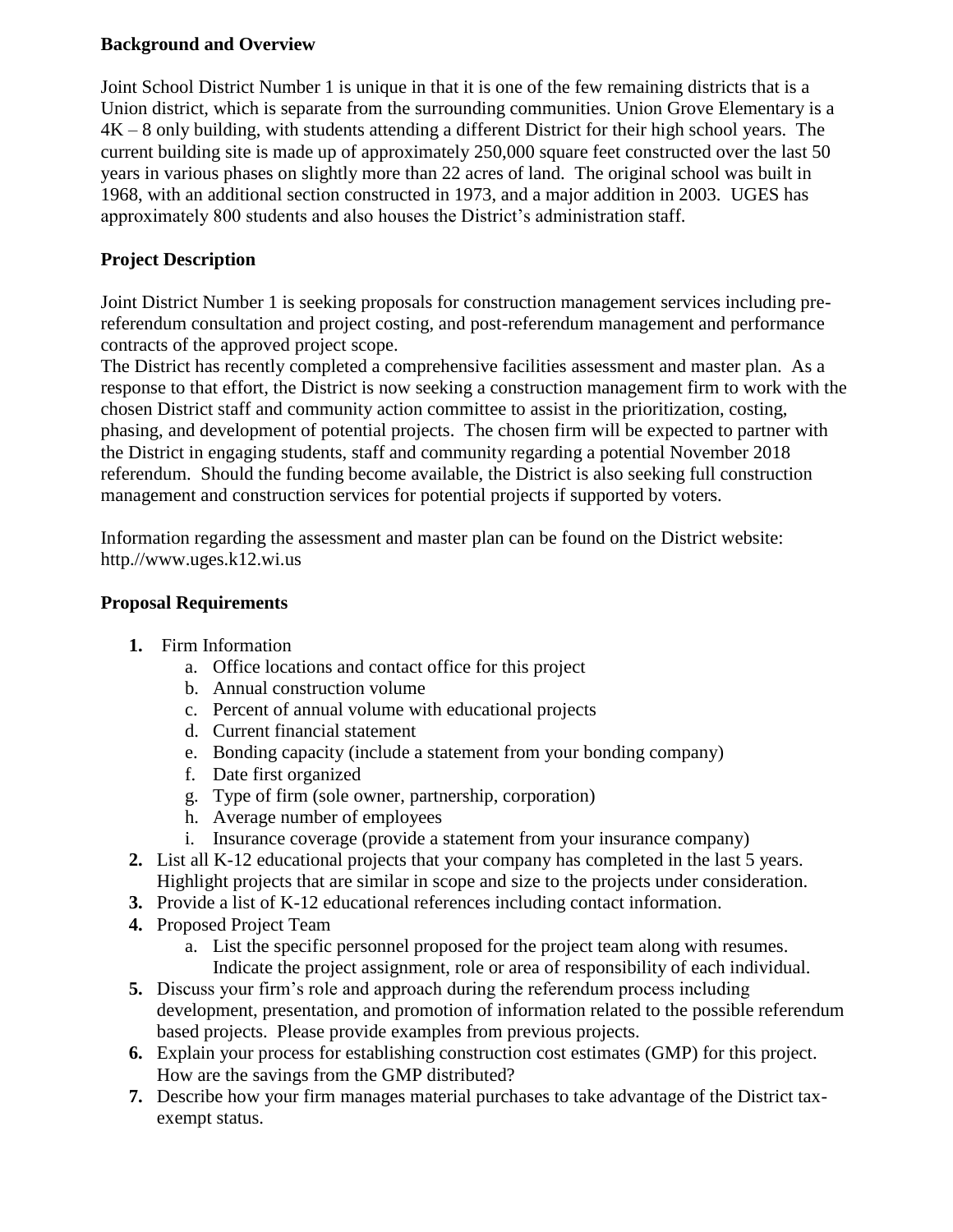- **8.** Maintaining a safe and comfortable working environment is paramount to this project. How do you provide for the safety of students/staff/community and construction workers during the project?
- **9.** What areas of work would you propose to self perform? Explain the benefits to the Owner of your company self-performing these particular areas of work. How would the school district be assured your firm's self-performed costs are competitive?
- **10.** Claims and suits.
	- a. Has your firm ever failed to complete any work awarded?
	- b. Are there any judgements, claims, arbitration proceedings or suits pending or outstanding against your organization or it's officers?
	- c. Has your organization filed any lawsuits or requested arbitration with regard to construction contracts within the past 5 years?
	- d. Within the past five years, has any officer or principal of your firm ever been and officer or principal of another firm when it failed to complete a construction contract? If yes, provide details.

**11.** Indicate why your firm should be selected for this project (Limit to no more than 1 page).

**12.** Fee Structure: Please fill out the attached Form A